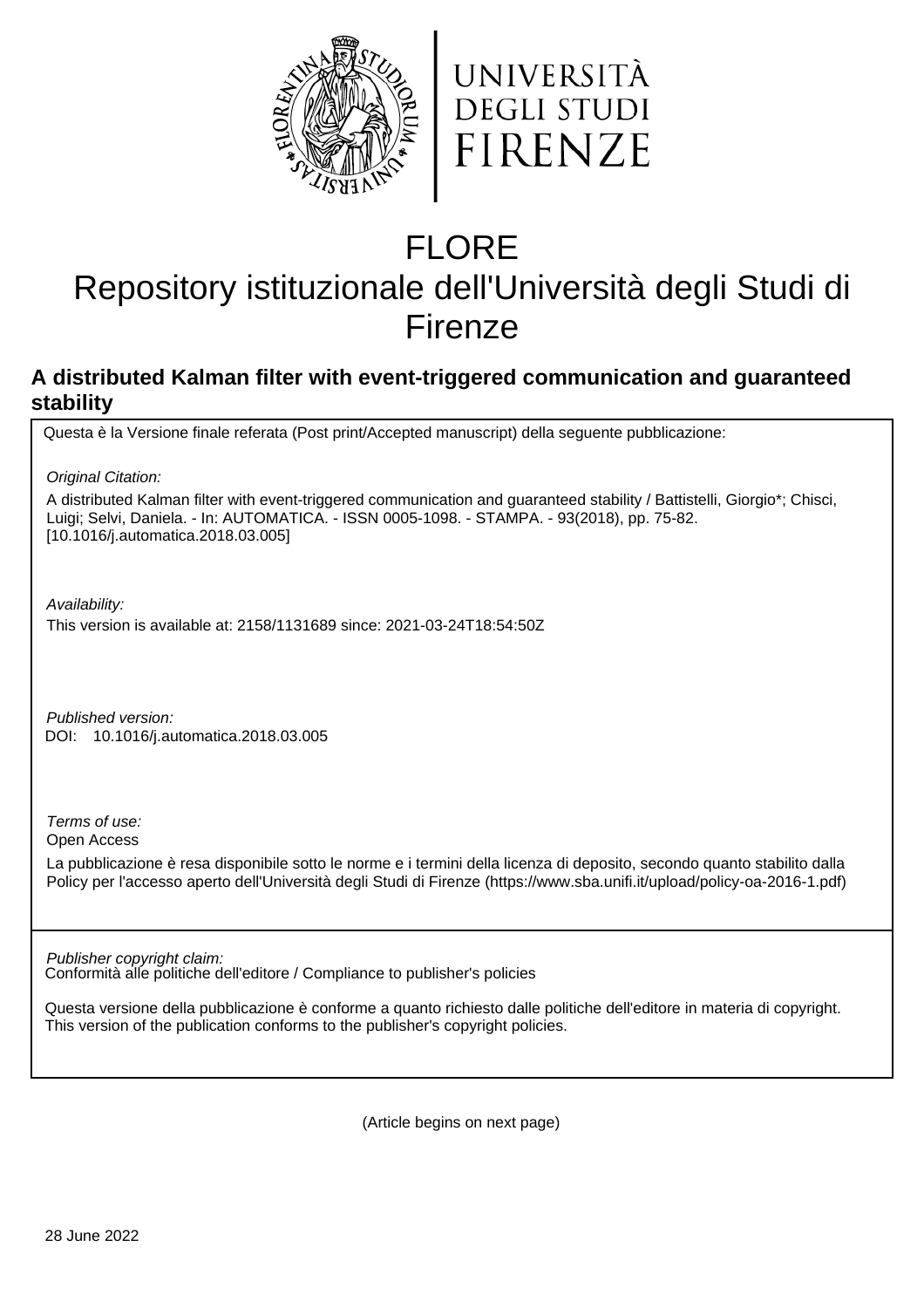## A distributed Kalman filter with event-triggered communication and guaranteed stability

Giorgio Battistelli <sup>a</sup>Luigi Chisci <sup>a</sup>Daniela Selvi <sup>b</sup>

<sup>a</sup>Universit`a di Firenze, Dipartimento di Ingegneria dell'Informazione (DINFO), Via di Santa Marta 3, 50139 Firenze, Italy.

<sup>b</sup> IMT School for Advanced Studies Lucca, 55100 Lucca, Italy.

#### Abstract

The paper addresses Kalman filtering over a peer-to-peer sensor network with a careful eye towards data transmission scheduling for reduced communication bandwidth and, consequently, enhanced energy efficiency and prolonged network lifetime. A novel consensus Kalman filter algorithm with event-triggered communication is developed by enforcing each node to transmit its local information to the neighbors only when this is considered as particularly significant for estimation purposes, in the sense that it notably deviates from the information that can be predicted from the last transmitted one. Further, it is proved how the filter guarantees stability (mean-square boundedness of the estimation error in each node) under network connectivity and system collective observability. Finally, numerical simulations are provided to demonstrate practical effectiveness of the distributed filter for trading off estimation performance versus transmission rate.

Key words: Distributed Kalman filtering; sensor networks; event-triggered communication; sensor fusion.

#### 1 Introduction

Nowadays, wireless sensor networks (WSNs) are getting an ever increasing usage in a wide range of on-line monitoring tasks (e.g. navigation, tracking, environmental and power system monitoring, etc.) that require recursive estimation of the state of a linear or nonlinear dynamical system. Since the individual nodes of the sensor network are usually low-cost, battery-supplied devices with scarce energy resources, it becomes of paramount importance for networked state estimation to limit as much as possible data transmission which represents by far the most energy consuming node task.

In this respect, simple ways to limit the communication bandwidth are periodic and random transmission at a prescribed rate, whose effects on distributed Kalman filter stability and estimation performance are analyzed in Battistelli et al. (2012b) for a centralized network wherein all nodes transmit their local data (either measurements or estimates) to a fusion center. It is natu-

ral to expect however that a data-driven transmission strategy could easily outperform periodic and random scheduling. These considerations motivate the growing interest towards the development of data-driven (or event-triggered) logics for scheduling data communication. Interested readers are referred to Suh et al. (2007); Marck and Sijs (2010); Shi et al. (2011); Battistelli et al. (2012a); Shi et al. (2014); Sijs et al. (2014); Trimpe and D'Andrea (2014); Han et al. (2015); Shi et al. (2016), and references therein, for an overview on the stability properties and performance achievable by these strategies on a centralized network. A great deal of work (Olfati-Saber, 2009; Stankovic et al., 2009; Farina et al., 2010; Kamal et al., 2013; Ugrinovskii, 2013; Battistelli and Chisci, 2014; Battistelli et al., 2015; Noack et al., 2016) has concerned distributed state estimation over a peer-to-peer network wherein there is no fusion center and each node (peer) operates in the same way and can only exchange data with a limited subset of neighbors. All these references, however, have considered the situation wherein each node broadcasts data to neighbors after each update of the local information. In this respect, recent work (Yan et al., 2013; Liu et al., 2015; Li et al., 2012; Meng and Chen, 2014; Wu et al., 2015; Li et al., 2016) has addressed distributed state estimation with event-triggered communication. In particular Yan et al. (2013) and Liu et al. (2015) proposed

 $\star$  Corresponding author G. Battistelli. Tel.  $+39$  055 2758636. Fax +39 055 2758570

Email addresses: giorgio.battistelli@unifi.it

<sup>(</sup>Giorgio Battistelli), luigi.chisci@unifi.it (Luigi Chisci), daniela.selvi@imtlucca.it (Daniela Selvi).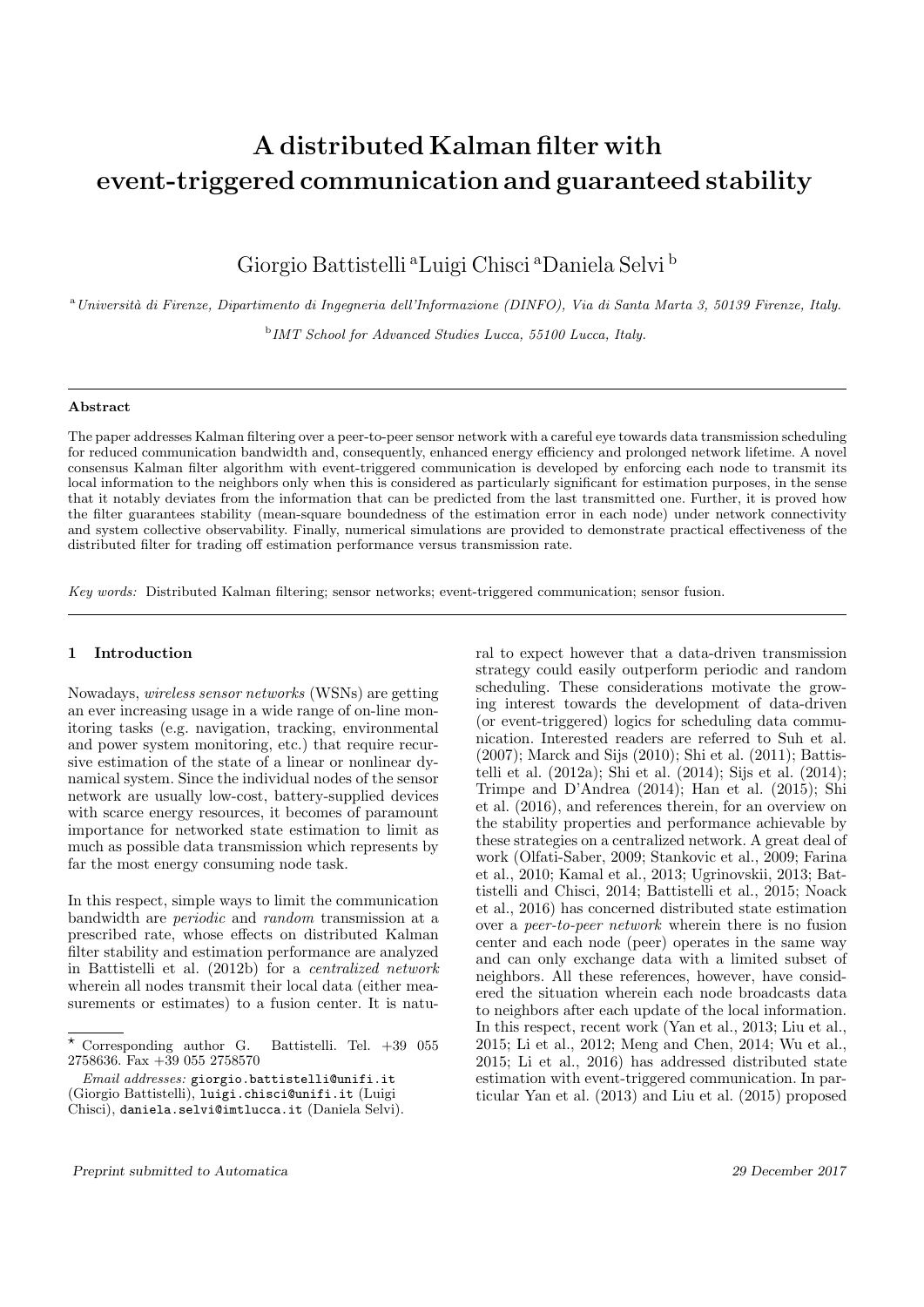measurement-based transmission tests on the distance between the current and latest transmitted measurements and, respectively, on the innovation. Conversely (Li et al., 2012; Meng and Chen, 2014; Wu et al., 2015; Li et al., 2016) developed event-triggered distributed state estimators all relying on the consensus Kalman filter of Olfati-Saber (2009) but differing for the adopted triggering condition. This paper presents a novel eventtriggered distributed state estimator based on a different consensus Kalman filtering approach (Battistelli and Chisci, 2014; Battistelli et al., 2015) as well as on a different transmission triggering condition which essentially requires that the local estimate and/or covariance of a given node be sufficiently far away from the ones that could be computed by neighbors, exploiting only the transmitted data. It is proved that the proposed distributed Kalman filter algorithm with event-triggered communication enjoys nice stability properties (i.e., mean-square boundedness of the state estimation error in all nodes) under minimal requirements of network connectivity and collective system observability extending, in a non trivial way, the results of Battistelli and Chisci (2014); Battistelli et al. (2015); Battistelli and Chisci (2016) already available for the full transmission case. This paper extends preliminary work carried out in (Battistelli et al., 2016) with the stability analysis.

#### 2 Distributed State Estimation Setting

This paper addresses distributed state estimation (DSE) over a network in which each node can process local data as well as exchange data with neighbors. Further, some nodes (called sensor nodes) have also sensing capabilities, i.e., they can sense data from the environment. Notice that the presence of nodes without sensing capabilities serves only the purpose of improving network connectivity. In the sequel, the sensor network will be denoted as  $(N, \mathcal{A}, \mathcal{S})$  where:  $\mathcal{N} = \{1, \ldots, N\}$  is the set of nodes;  $\mathcal{A} \subseteq \mathcal{N} \times \mathcal{N}$  is the set of arcs (edges);  $\mathcal{S} \subseteq \mathcal{N}$ is the subset of sensor nodes. A directed edge  $(i, j) \in \mathcal{A}$ from node  $i$  to node  $j$  means that  $i$  can send messages to  $j$ , and we say that  $j$  is an out-neighbor of  $i$  and  $i$  is an in-neighbor of j. For each node  $i \in \mathcal{N}, \mathcal{N}_i \subseteq \mathcal{N}$  will denote the set of its in-neighbors, i.e.  $\mathcal{N}_i \stackrel{\triangle}{=} \{j : (j,i) \in \mathcal{A}\}.$ The network does not contain self-loops so that  $i \notin \mathcal{N}_i$ .

The DSE problem can be formulated as follows. Each node  $i \in \mathcal{N}$  must estimate at each time  $k \in \mathbb{Z}^+$  =  $\{0, 1, \ldots\}$  the state  $x_k$  of the dynamical system

$$
x_{k+1} = Ax_k + w_k \tag{1}
$$

given local measurements

$$
y_k^i = C^i x_k + v_k^i, \qquad i \in \mathcal{S}, \tag{2}
$$

and data received from all in-neighbors  $j \in \mathcal{N}_i$ .

It is assumed that  $w_k$  and  $v_k^i$ ,  $i \in \mathcal{S}$ , are zero-mean white noises with positive definite covariance matrices Q and  $R^i$ ,  $i \in \mathcal{S}$ , respectively. Further, the process disturbance and the measurement noises are supposed to be uncorrelated, i.e.,  $\mathbb{E}\{v_k^i w_\tau^\top\} = 0$ , for any  $\hat{k}, \tau \in \mathbb{Z}^+$ , and  $i \in \mathcal{S}$ .

In this setting, it was recently shown that there exist families of consensus-based DSE algorithms (Kamal et al., 2013; Battistelli and Chisci, 2014; Battistelli et al., 2015) able to guarantee stability of the estimation error in each network node under the minimal requirements of collective detectability and network connectivity. Generally speaking, these algorithms require that each node i transmits its local estimate  $\hat{x}_{k|k}^i$  and covariance matrix  $P_{k|k}^i$  to all its out-neighbors such that  $i \in \mathcal{N}_j$  at least once for each sampling interval. However, in many contexts, it is desirable to reduce data transmission as much as possible while preserving performance. The objective of this paper is precisely that of developing a strategy for controlling transmission in existing DSE algorithms, so that each node i selectively transmits only the most relevant data, without compromising stability properties.

To this end, let us introduce for each node  $i$  binary variables  $c_k^i$  such that  $c_k^i = 1$  if node *i* transmits at time *k* or  $c_k^i = 0$  otherwise. The focus is on data-driven (or eventtriggered) transmission strategies in which the variable  $c_k^i$  is a function of the information currently available in node i and of the information most recently transmitted by node i.

#### 3 Distributed Kalman-Filtering with Eventtriggered Communication

In this paper, we focus on a DSE algorithm wherein each node  $i \in \mathcal{N}$  runs a local Kalman filter and then, in order to improve its local estimate, fuses the local information with the one received from its in-neighbors  $j \in \mathcal{N}_i$ . Concerning the local Kalman filter, it is convenient for the presentation of the algorithm to consider the information form of the Kalman filter recursion which, instead of the estimate  $\hat{x}_{k|k}^i$  and of the covariance matrix  $P_{k|k}^i$ , propagates the *information matrix*  $\Omega_{k|k}^{i} = (P_{k|k}^{i})^{-1}$  and the *information vector*  $q_{k|k}^i = \Omega_{k|k}^i \hat{x}_{k|k}^i$ . Hereafter, the steps of the proposed DSE algorithm are described in some detail.

**Correction:** Let  $(q_{k|k-1}^i, \Omega_{k|k-1}^i)$  denote the predicted *information pair* available in node  $i$  at time  $k$ . Then, for any sensor node  $i \in \mathcal{S}$ , the local information pair is updated by means of the standard Kalman filter correction step

$$
q_{k|k}^i = q_{k|k-1}^i + (C^i)^\top (R^i)^{-1} y_k^i , \qquad (3)
$$

$$
\Omega_{k|k}^i = \Omega_{k|k-1}^i + (C^i)^\top (R^i)^{-1} C^i.
$$
 (4)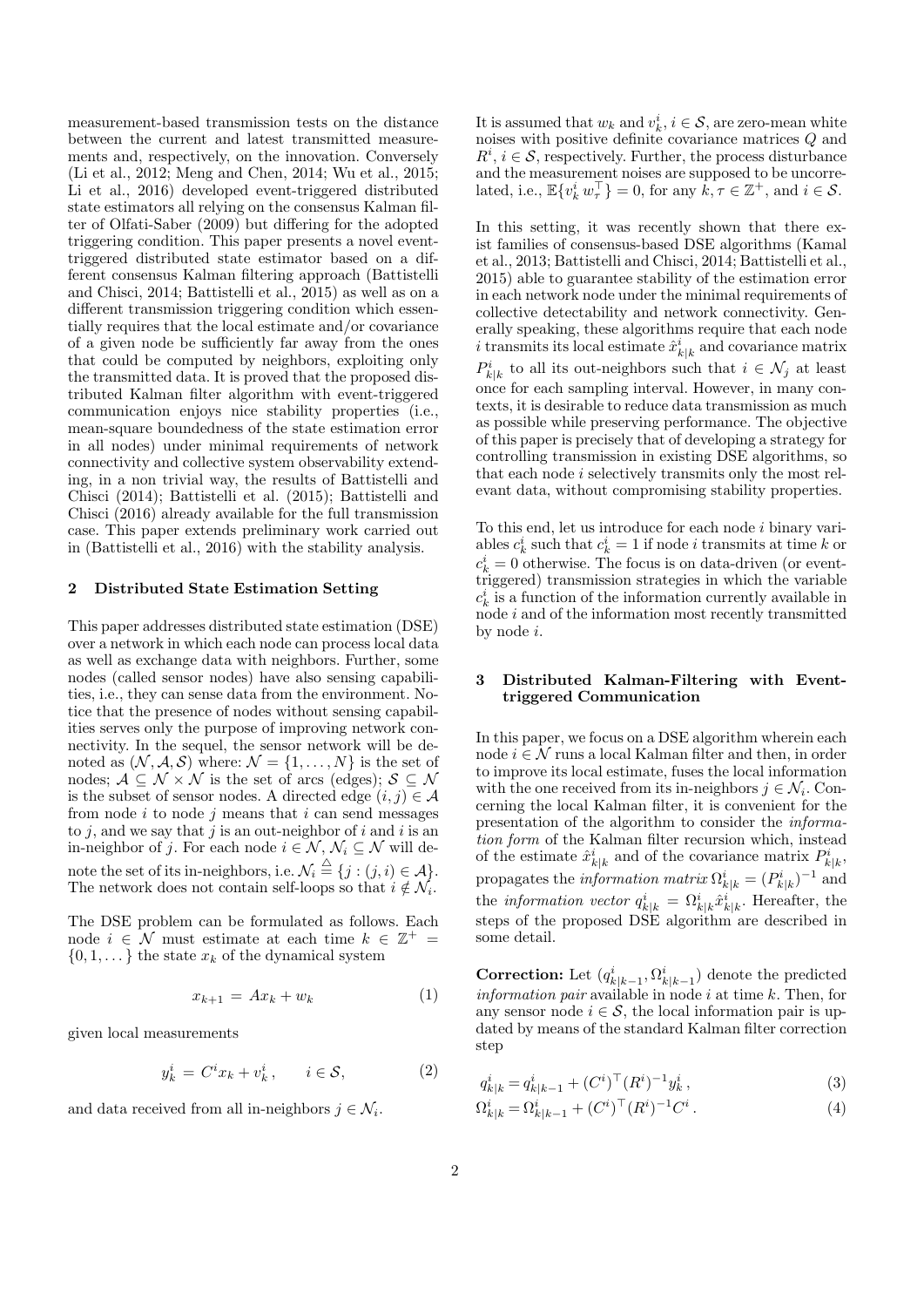In all the remaining nodes  $i \in \mathcal{N} \setminus \mathcal{S}$ , since no local measurement is available, we simply set  $(q_{k|k}^i, \Omega_{k|k}^i)$  =  $(q_{k|k-1}^i, \Omega_{k|k-1}^i).$ 

Information exchange: Notice preliminarily that, after the correction step, the currently available information is represented by the local posterior information pair  $(q_{k|k}^i, \Omega_{k|k}^i)$ . Let now  $n_k^i$  be the number of discrete time instants elapsed from the most recent transmission of node  $i$ , so that the most recently transmitted data is  $(q_{k-n_k^i|k-n_k^i}^i,\Omega_{k-n_k^i|k-n_k^i}^i)$ . Such data can be propagated in time by repeatedly applying the Kalman filter prediction step so as to obtain the information pair  $(\bar{q}_k^i, \bar{\Omega}_k^i)$ (see equations  $(13)-(14)$  in the prediction step below). Accordingly,  $\bar{x}_k^i = (\bar{\Omega}_k^i)^{-1} \bar{q}_k^i$  represents a prediction of the system state based on the data most recently transmitted by node  $i$ .

Notice that  $(\bar{q}_k^i, \bar{\Omega}_k^i)$  can be computed also by the outneighbors of node *i*. Then, the idea is to selectively transmit only in case the discrepancy between  $(q_{k|k}^i, \Omega_{k|k}^i)$  and  $(\bar{q}^i_k, \bar{\Omega}^i_k)$  is large, which means that the data  $(\bar{q}^i_k, \bar{\Omega}^i_k)$  currently computable by the out-neighbors of node  $i$  is no longer consistent with the data locally available in node i. More formally, the following event-triggered transmission strategy is adopted

$$
c_k^i = \begin{cases} \n0, \text{ if } \|\hat{x}_{k|k}^i - \bar{x}_k^i\|_{\Omega_{k|k}^i}^2 \leq \alpha \\ \n\text{ and } \frac{1}{1+\beta} \Omega_{k|k}^i \leq \bar{\Omega}_k^i \leq (1+\delta) \Omega_{k|k}^i \n\end{cases} \tag{5}
$$
\n
$$
1, \text{ otherwise}
$$

where  $\alpha$ ,  $\beta$ , and  $\delta$  are positive scalars and, given a positive definite matrix  $M$ ,  $\|\cdot\|_M$  denotes the corresponding weighted Euclidean norm.

The three scalars  $\alpha$ ,  $\beta$ , and  $\delta$  can be seen as design parameters which can be tuned so as to achieve a desired behavior in terms of transmission rate and performance. In particular, the transmission test in (5) is designed so as to ensure that, in the case of no transmission, the data  $(\bar{q}_k^i, \bar{\Omega}_k^i)$  currently computable by the out-neighbors of node  $i$  are close to the data locally available in node  $i$ both in terms of mean and covariance.

Remark 1 From the information-theoretic point of view, the proposed event-triggered transmission strategy can be analyzed by resorting, for instance, to the Kullback-Leibler divergence (KLD). To see this, let us denote by  $\mathcal{G}_{k|k}(x)$  and  $\overline{\mathcal{G}}_k(x)$  the Gaussian densities associated with the information pairs  $(q_{k|k}^i, \Omega_{k|k}^i)$  and, respectively,  $(\bar{q}_k^i, \bar{\Omega}_k^i)$ . Then, it turns out that when no  $transmission$  occurs, i.e.,  $c_k^i = 0$  , the KLD between such two densities can be bounded as

$$
D_{KL}(\overline{\mathcal{G}}_k||\mathcal{G}_{k|k}) \le \frac{1}{2} [\alpha + \beta n + n \log(1 + \delta)] \quad (6)
$$

where n is the dimension of the system state  $x_k$  and  $D_{KL}(p||q) = \int p(x) \log \frac{p(x)}{q(x)} dx$ . Hence, the proposed approach is related to the idea, already proposed in the literature in the context of event-based estimation (Marck and Sijs, 2010; Li et al., 2012), of defining triggering conditions directly expressed in terms of KLD. Test (5) however allows to weight differently the performance objectives in terms of estimate/covariance. For a formal proof of (6) as well as for further discussion on this issue, the interested reader is referred to (Battistelli et al., 2016).

Information fusion: When node *i* receives data from all its in-neighbors  $j \in \mathcal{N}_i$ , a viable way to perform fusion amounts to computing the fused information pair as a convex combination of the local information pairs:

$$
q_{k|k}^{i,F} = \pi_{i.i} q_{k|k}^i + \sum_{j \in \mathcal{N}_i} \pi_{i,j} q_{k|k}^j \tag{7}
$$

$$
\Omega_{k|k}^{i,F} = \pi_{i,i} \,\Omega_{k|k}^i + \sum_{j \in \mathcal{N}_i} \pi_{i,j} \,\Omega_{k|k}^j \,,\tag{8}
$$

where the combination weights  $\pi_{i,j}$  in (7)-(8) are taken all strictly positive and satisfy the condition

$$
\pi_{i,i} + \sum_{j \in \mathcal{N}_i} \pi_{i,j} = 1, \forall i \in \mathcal{N}.
$$
 (9)

In fact, DSE algorithms based on (7)-(8), which is the well-known covariance intersection (Julier and Uhlmann, 2001) fusion rule, have been shown to enjoy interesting properties such as robustness with respect to the unknown correlation of the estimates to be fused as well as stability of the estimation error dynamics (see Battistelli and Chisci, 2014).

When, however, for some neighbor  $j$  it happens that  $c_k^j = 0$ , then  $(q_k^j)$  $j_{k|k}^j, \Omega_k^j$  $\binom{3}{k|k}$  is not available and the fusion rule has to be modified. In this case, thanks to the adopted event-triggered transmission strategy (5), node *i* is still able to compute  $(\bar{q}_k^j, \bar{\Omega}_k^j)$  and to infer that such an information pair is close to the true one  $(q_i^j)$  $g_{k|k}^j, \Omega_k^j$  $_{k|k}^{j}).$ Then, such a knowledge can be exploited by replacing, in the information fusion step,  $(q_k^j)$  $g_{k|k}^j, \Omega_k^j$  $\binom{J}{k|k}$  with

$$
\tilde{q}_k^j = \frac{1}{1+\delta} \,\bar{q}_k^j \,, \quad \tilde{\Omega}_k^j = \frac{1}{1+\delta} \,\bar{\Omega}_k^j \,. \tag{10}
$$

The introduction of the factor  $1/(1 + \delta)$  in (10) is intended to reduce the weight of the contribution of node  $j$  in the convex combination, so as to account for the additional uncertainty due to the discrepancy between  $(\bar{q}^j_k, \bar{\Omega}^j_k)$  and  $(q^j_k$  $j_{k|k}^j, \Omega_k^j$  $\binom{J}{k|k}$ . In particular, it can be readily seen that the adopted choice enjoys the following positive features: (i) the information matrix  $\tilde{\Omega}_k^j$  always satisfies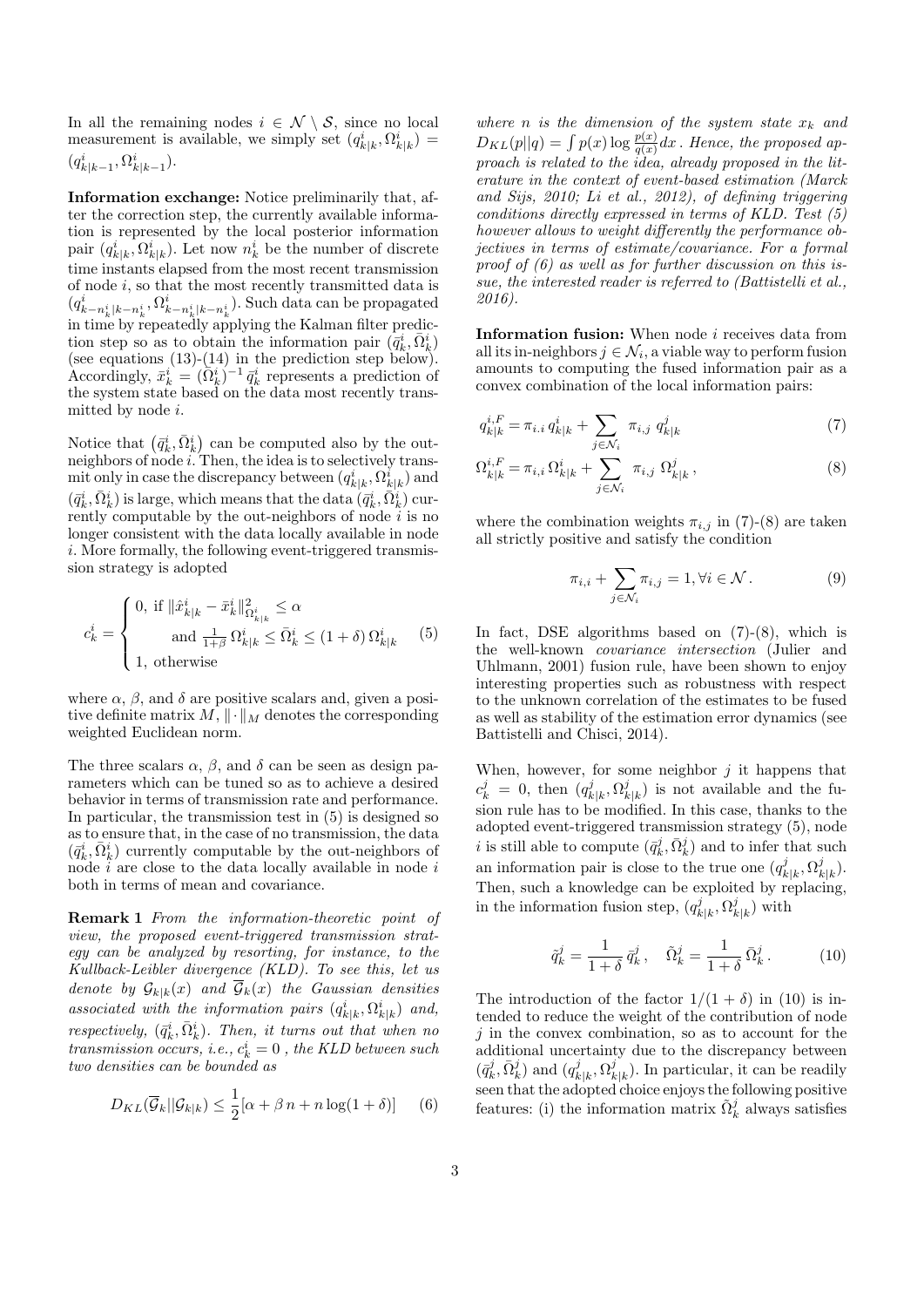Table 1

Algorithm 1 - Distributed Kalman Filtering with Event-Triggered Communication

At each time  $k = 0, 1, \ldots$ , for each node  $i \in \mathcal{N}$ :

#### (1) Correction:

if  $i \in \mathcal{S}$ , collect the local measurement  $y_k^i$  and update the local *information pair*  $(q_{k|k-1}^i, \Omega_{k|k-1}^i)$  via equations (3)-(4) to obtain the local posterior information pair  $(q_{k|k}^i, \Omega_{k|k}^i)$ ; otherwise, for any  $i \in \mathcal{N} \setminus \mathcal{S}$ , set  $(q_{k|k}^i, \Omega_{k|k}^i) = (q_{k|k-1}^i, \Omega_{k|k-1}^i);$ 

#### (2) Information exchange:

if  $k = 0$  set  $c_k^i = 1$ , otherwise determine  $c_k^i$  as in (5); if  $c_k^i = 1$  transmit  $(q_{k|k}^i, \Omega_{k|k}^i)$  to the out-neighbors; receive  $(q_{k|k}^j, \Omega_{k|k}^j)$  from all the in-neighbors  $j \in \mathcal{N}_i$  for which  $c_k^j = 1$ ;

#### (3) Information fusion:

compute the fused information pair  $(q_{k|k}^{i,F}, \Omega_{k|k}^{i,F})$  by

$$
\begin{split} q_{k|k}^{i,F} &= \pi_{i,i} \, q_{k|k}^i + \sum_{j \in \mathcal{N}_i} \; \pi_{i,j} \; \left[ c_k^j q_{k|k}^j + (1-c_k^j) \tilde{q}_k^j \right] \\ \Omega_{k|k}^{i,F} &= \pi_{i,i} \, \Omega_{k|k}^i + \sum_{j \in \mathcal{N}_i} \; \pi_{i,j} \; \left[ c_k^j \Omega_{k|k}^j + (1-c_k^j) \tilde{\Omega}_k^j \right] \, , \end{split}
$$

where  $(\tilde{q}_k^j, \tilde{\Omega}_k^j)$  are computed as in (10).

#### (4) Prediction:

compute the local prior information pair  $(q_{k+1|k}^i, \Omega_{k+1|k}^i)$  from  $(q_{k|k}^{i,F}, \Omega_{k|k}^{i,F})$  via (11)-(12); compute  $(\bar{q}_{k+1}^i, \bar{\Omega}_{k+1}^i)$  and  $(\bar{q}_{k+1}^j, \bar{\Omega}_{k+1}^j), j \in \mathcal{N}_i$ , via  $(13)-(14)$ .

the inequality  $\tilde{\Omega}_k^j \leq \Omega_k^j$  $_{k|k}^{j}$ , thus ensuring that the information matrix after fusion is never larger than the one which would be obtained in case all the nodes transmit (this property is important in order to ensure the consistency of the distributed estimator); (ii) the estimate used in the fusion is not modified by the introduction of such a factor in that  $(\tilde{\Omega}_k^j)^{-1} \tilde{q}_k^j = (\bar{\Omega}_k^j)^{-1} \bar{q}_k^j = \bar{x}_k^j$ .

**Prediction:** In each network node  $i \in \mathcal{N}$ , the fused information pair  $(q_{\scriptscriptstyle{k}|k}^{i,F}$  $\hat{h}_{k|k}^{i,F},\Omega_{k|k}^{i,F}$  $\binom{i, F}{k|k}$  is propagated in time by applying the Kalman filter prediction step

$$
q_{k+1|k}^{i} = \Omega_{k+1|k}^{i} A \left(\Omega_{k|k}^{i,F}\right)^{-1} q_{k|k}^{i,F},
$$
\n
$$
\Omega_{k+1|k}^{i} =
$$
\n
$$
Q^{-1} - Q^{-1} A \left(\Omega_{k|k}^{i,F} + A^{\top} Q^{-1} A\right)^{-1} A^{\top} Q^{-1}. \qquad (12)
$$

Further, the information pairs  $(\bar{q}_{k+1}^i, \bar{\Omega}_{k+1}^i)$ , to be used

in the transmission tests at time  $k + 1$ , are computed as

$$
\bar{q}_{k+1}^i = \bar{\Omega}_{k+1}^i A \left(\breve{\Omega}_k^i\right)^{-1} \breve{q}_k^i ,\qquad (13)
$$

$$
\bar{\Omega}_{k+1}^{i} = Q^{-1} - Q^{-1}A \left( \breve{\Omega}_{k}^{i} + A^{\top} Q^{-1} A \right)^{-1} A^{\top} Q^{-1} \tag{14}
$$

where  $\ddot{q}_k^i = c_k^i q_{k|k}^i + (1 - c_k^i) \, \bar{q}_k^i$  and  $\ddot{\Omega}_k^i = c_k^i \Omega_{k|k}^i + (1 - c_k^i)$  $c_k^i) \,\bar{\Omega}_k^i.$ 

Summing up, the above-described approach to DSE with event-triggered communication gives rise to the algorithm of Table 1.

The algorithm is initialized at time  $k = 0$  with some a priori information pairs  $(q_{0|-1}^i, \Omega_{0|-1}^i)$ . By taking the initial information matrix  $\Omega^i_{0|-1}$  positive definite in all the network nodes we ensure, by construction, that all the information matrices  $\Omega^i_{k|k}$  are positive definite for any k and i so that the covariance matrices  $P_{k|k}^i = (\Omega_{k|k}^i)^{-1}$ are always well-defined and positive definite as well.

#### 4 Stability analysis

In this section, the stability properties of the proposed algorithm are analyzed. For the reader's convenience, all the proofs are given in the Appendix. The following preliminary assumptions are needed.

- A1. The system matrix A is invertible.
- A2. The system is *collectively observable*, i.e., the pair  $(A, C)$  is observable where  $C := col(C^i; i \in \mathcal{S})$ .
- A3. The network is strongly connected, i.e., there exists a directed path between any pair of nodes  $i, j \in \mathcal{N}$ .

Notice that assumption A1 is automatically satisfied in sampled-data systems wherein the matrix A is obtained by discretization of a continuous-time system matrix. As for assumption A2, the collective observability requirement can be relaxed to collective detectability by resorting to an observability decomposition in each network node as discussed for example in Battistelli and Chisci (2014). These are the very same assumptions under which stability of the Distributed Kalman filter with full transmission rate has been proved (Battistelli and Chisci, 2014; Battistelli et al., 2015). Hereafter, we show that similar stability properties are enjoyed also by the Distributed Kalman filter with Event-Triggered Communication of Table 1.

Let us denote by Π the consensus matrix, whose elements are the consensus weights  $\pi_{i,j}, i, j \in \mathcal{N}$  (in case  $j \neq i$  does not belong to  $\mathcal{N}_i$  we simply set  $\pi_{i,j} = 0$ ). Recall that a non-negative square matrix  $M$  is row stochastic if all its rows sum up to 1. Further, it is primitive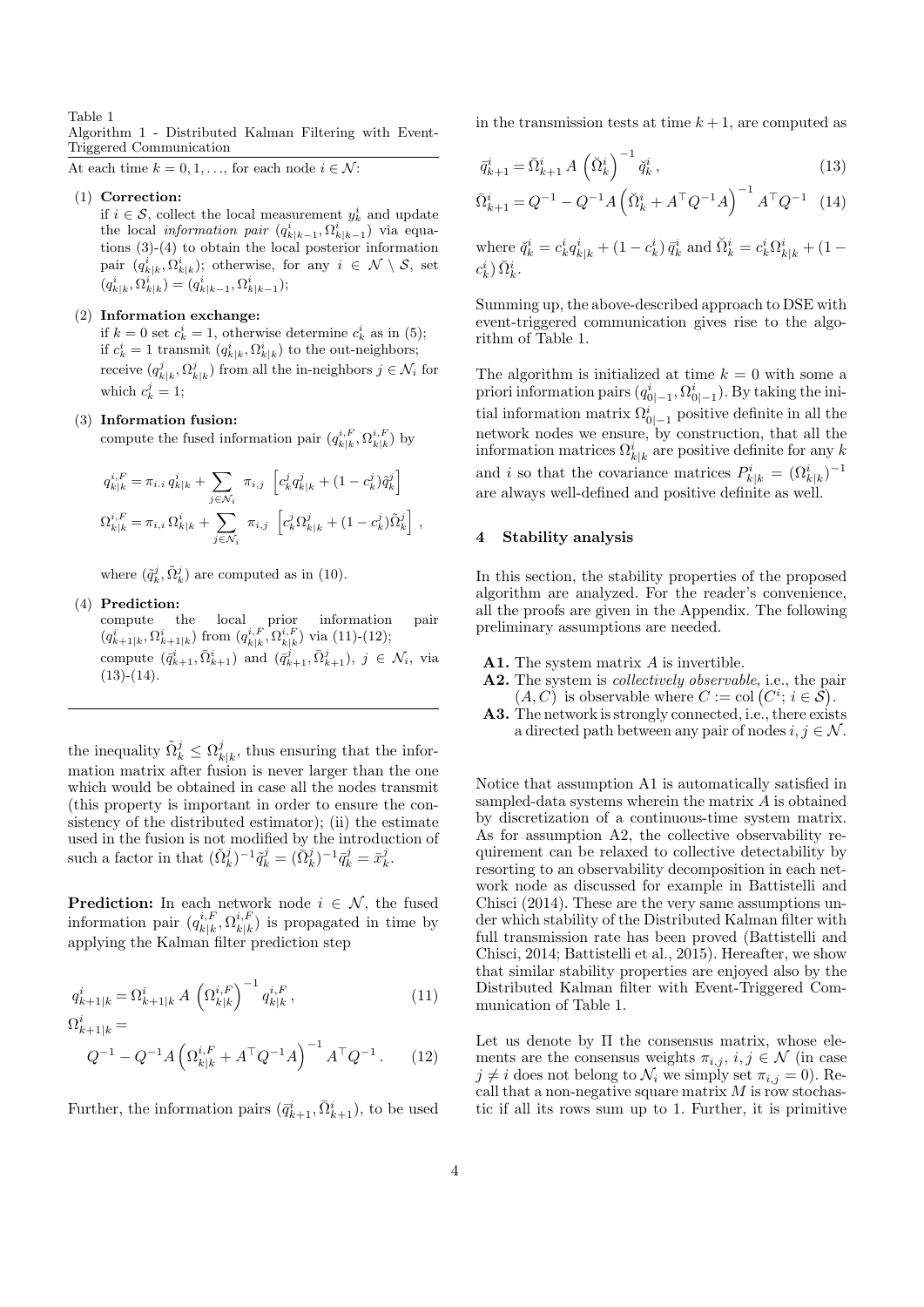if there exists an integer  $\ell$  such that all the elements of  $M^{\ell}$  are strictly positive. By construction, the consensus matrix Π is row stochastic since all the combination weights in (7)-(8) are strictly positive and satisfy (9). It is an easy matter to verify that, under assumption A3, Π is also primitive. In turn, by the Perron-Frobenius theorem, this implies the existence of a vector  $p$  having strictly positive components  $p_i, i \in \mathcal{N}$ , and satisfying the equation  $p^{\top} \Pi = p^{\top}$ , i.e.,  $\sum_{j \in \mathcal{N}} p_j \pi_{j,i} = p_i$ .

In order to prove the stability of the estimation  $\sum_{i \in \mathcal{N}} p_i ||e_k^i||^2_{\Omega^i_{k|k}}$  is considered as candidate Lyapunov error dynamics, the quadratic function  $V_k(e_k)$  = function, where  $e_k = \text{col}(e_k^i, i \in \mathcal{N})$  is the collective estimation error vector and  $e_k^i = x_k - \hat{x}_{k|k}^i$ .

As a first step, the following lemma shows that the timevarying function  $V_k(e_k)$  is a well-defined candidate Lyapunov function since the matrices  $\Omega^i_{k|k}$  are uniformly bounded from both above and below.

Lemma 1 Let assumptions A1-A3 hold. Further, let the matrices  $\Omega^i_{k|k}$ ,  $i \in \mathcal{N}$ , be generated according to Algorithm 1 starting from some initial values  $\Omega^i_{0|-1}$ ,  $i \in \mathcal{N}$ , with  $\Omega_{0|-1}^i > 0$ . Then, there exist positive reals  $\underline{\omega}$  and  $\overline{\omega}$ , such that  $0 < \underline{\omega}I \leq \Omega^i_{k|k} \leq \overline{\omega}I$  for any  $i \in \mathcal{N}$ .

An inspection of the proof of Lemma 1 shows that the lower bound  $\omega$  on the information matrix decreases monotonically with increasing parameters  $\beta$  and  $\delta$  in the triggering condition (5). Hence, as  $\beta$  and  $\delta$  increase (that is the transmission rate decreases) the bound  $1/\omega$ on the covariance matrix increases.

We now derive an upper bound on each element  $||e_{k+1}^i||_{\Omega_{k+1|k+1}^2}^2$  of  $\mathcal{V}_{k+1}(e_{k+1})$  which depends on the estimation errors at time  $k$ , on the process disturbance and measurement noises, and on the discrepancy between the information  $(q_i^j)$  $_{k|k}^{j},\Omega _{k}^{j}$  $\binom{J}{k|k}$  currently available in the neighboring nodes and the information predicted on the basis of the most recently received data.

Lemma 2 Let assumptions A1-A3 hold. Further, let the information pairs  $(q_{k|k}^i, \Omega_{k|k}^i), i \in \mathcal{N}$ , be generated according to Algorithm 1 with all the initial information matrices  $\Omega_{0|-1}^i$ ,  $i \in \mathcal{N}$ , positive definite. Then, for any  $i \in \mathcal{N}$ , the following bound holds

$$
\begin{aligned} \|e_{k+1}^i\|^2_{\Omega^i_{k+1|k+1}} &\leq \gamma^2 \bigg( \pi_{i,i} \|e_k^i+\xi_k^i\|^2_{\Omega^i_{k|k}} \\ &\qquad + \sum_{j \in \mathcal{N}_i} \pi_{i,j} \|e_k^j+\xi_k^i+\eta_k^j\|^2_{\Omega^j_{k|k}} \bigg) \end{aligned}
$$

where  $\gamma \in (0,1)$  and

$$
\xi_k^i = A^{-1} \left[ w_k - \mathbf{1}_{\mathcal{S}}(i) (\Omega_{k+1|k}^i)^{-1} (C^i)^\top (R^i)^{-1} v_{k+1}^i \right] (15)
$$
  

$$
\eta_k^j = (1 - c_k^j) \cdot (\hat{x}_{k|k}^i - \bar{x}_k^i)
$$
(16)

where  $\mathbf{1}_{\mathcal{S}}(i)$  is the indicator function taking value 1 if  $i \in \mathcal{S}$  and 0 otherwise.

Notice that, in view of Lemma 1, the quantities  $\xi_k^i$ ,  $i \in \mathcal{N}$ , are bounded (in mean square) since the process disturbance and measurement noises are supposed to be bounded (in mean square). Hence, there exists a positive real  $\rho_{\xi}^2$  such that  $\mathbb{E}\left\{\|\xi_k^i\|^2\right\} \leq \rho_{\xi}^2$  for any  $k \in \mathbb{Z}^+$ and  $i \in \mathcal{N}$ . Further, the quantities  $\eta_k^i$ ,  $i \in \mathcal{N}$ , can be bounded in view of the fact that, when node i does not transmit at time k, the difference  $\hat{x}_{k|k}^i - \bar{x}_k^i$  necessarily satisfies the non-transmission conditions in (5) so that  $\|\eta_k^i\|_{\Omega_{k|k}^i}^2 \leq \alpha$  for any  $k \in \mathbb{Z}^+$  and  $i \in \mathcal{N}$ . Hence, by exploiting Lemmas 1 and 2, the following stability result can be derived.

Theorem 1 Let the same assumptions of Lemma 2 hold. Then, in each network node  $i \in \mathcal{N}$ , the estimation error  $e_t^i$  is uniformly bounded in mean square, in that

$$
\limsup_{k \to \infty} \mathbb{E}\{\|e_k^i\|^2\} \le \left(\frac{\gamma}{1-\gamma} \frac{\sum_{i \in \mathcal{N}} \sqrt{p_i} \left(\sqrt{\overline{\omega}} \rho_{\xi} + \sqrt{\alpha}\right)}{\sqrt{\underline{\omega}} \min_{i \in \mathcal{N}} \sqrt{p_i}}\right)^2.
$$

#### 5 Simulations

In this section, a single-target tracking problem is considered, with the target motion modeled by means of an integrated Ornstein-Uhlenbeck process (Stone et al., 2014):

$$
dx(t) = \begin{bmatrix} 0 & 1 & 0 & 0 \\ 0 & -a & 0 & 0 \\ 0 & 0 & 0 & 1 \\ 0 & 0 & 0 & -a \end{bmatrix} x(t)dt + \begin{bmatrix} 0 & 0 \\ \sigma & 0 \\ 0 & 0 \\ 0 & \sigma \end{bmatrix} dw(t). (17)
$$

The unknown target state vector  $x = [p_x, \dot{p}_x, p_y, \dot{p}_y]^\top$ includes the position and velocity components along the coordinate axes; further,  $w(t)$  is a Wiener process with zero mean and unit rate of variance. Following Stone et al.  $(2014)$ ,  $1/a$  is interpreted as the mean time between et al. (2014), 1/*a* is interpreted as the mean time between<br>velocity changes, while  $\sigma/\sqrt{a}$  as the root mean squared speed of the limiting velocity distribution. The model in (17) is discretized with sampling interval  $\Delta = 1 s$ .

We consider a network composed of 20 linear sensor nodes and 80 communication nodes located in a square region of  $5000 \, m$  side length (see Fig. 1). Each node can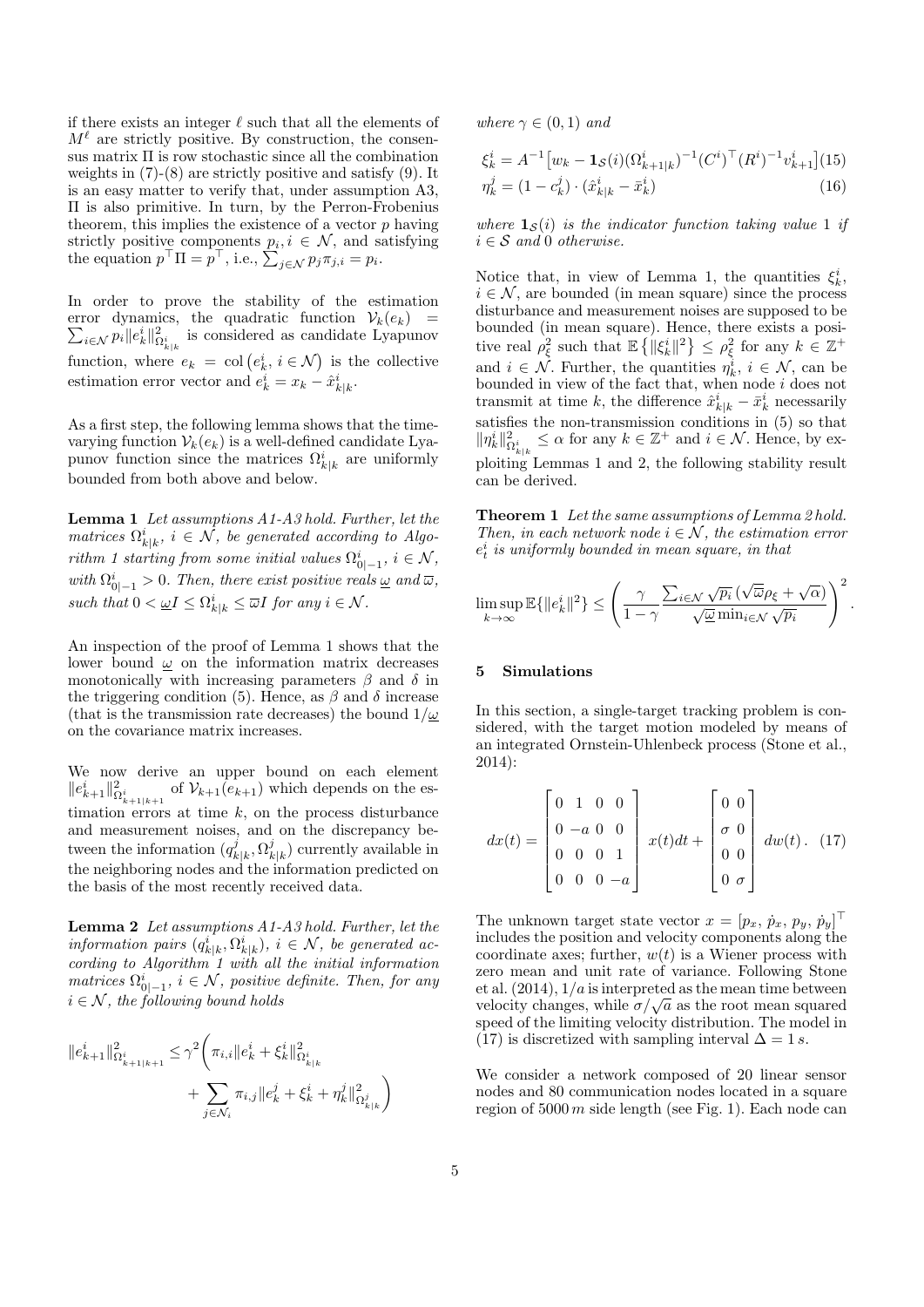

Fig. 1. Network composed of 20 linear sensor nodes (triangles) and 80 communication nodes (squares).

send its local information to all the nodes whose distance is less than a given communication radius equal to 839 m. Measurements of the target state are provided by each sensor node in Cartesian coordinates as

$$
y_k^i = \begin{bmatrix} 1 & 0 & 0 & 0 \\ 0 & 0 & 1 & 0 \end{bmatrix} x_k + v_k^i.
$$
 (18)

The standard deviation of each component of the measurement noise  $v_k^i$  is set to 10 m. The *Metropolis* weights are employed as defined in Xiao et al. (2005).

In all the considered scenarios, the simulation tests are carried out by performing Monte Carlo simulations with 200 independent runs obtained by varying the measurement noise realizations. The results are evaluated in terms of both the transmission rate  $\bar{r}$ , averaged over the whole network and over all the Monte Carlo trials, and the performance, expressed in terms of Root Mean Square Error (RMSE).

A simple scenario is first considered involving a target which moves with constant velocity following the trajectory depicted in Fig. 2 (top). For the sake of simplicity,  $\delta$ is set equal to  $\beta$ . Fig. 2 (bottom) shows the evolution of the RMSE for different values of  $\alpha$ , while keeping  $\beta = \delta$ fixed to 30. The corresponding transmission rate  $\bar{r}$  is also indicated. As expected, increasing  $\alpha$  results in decreasing  $\bar{r}$  and in increasing the RMSE. A similar behavior is obtained for increasing values of  $\beta = \delta$  while keeping  $\alpha$ fixed (this latter test is not reported due to space limitations).

We further consider a second scenario involving a target moving along the trajectory depicted in Fig. 3 (top), and compare the performance obtained by applying both Algorithm 1 achieving a certain rate  $\bar{r}$ , and a periodicbased transmission strategy at the same rate  $\bar{r}$ . Notice that, in the case of periodic transmission, since there are



Fig. 2. First scenario. (top) Trajectory employed to evaluate the effect of the parameters  $\alpha$ ,  $\beta$  and  $\delta$  (network of Fig. 1). (bottom) RMSE evaluated for  $\beta = \delta = 30$ , and for different values of  $\alpha$  (logarithmic scale).



Fig. 3. Second scenario. (top) Trajectory employed to compare the performance of Algorithm 1 achieving a certain transmission rate  $\bar{r}$ , and a periodic-based strategy at the same rate  $\bar{r}$  (network of Fig. 1). (middle) Comparison, in terms of RMSE, between Algorithm 1 with  $\alpha = 1.5$ ,  $\beta = \delta = 40$ , achieving a transmission rate of  $\bar{r} = 33\%$ , and a periodic-based strategy at the same rate  $\bar{r} = 33\%$ . (bottom) Time evolution of the overall transmission rate  $\bar{r}$ : comparison between Algorithm 1 and periodic transmission.

no guarantees regarding the distance between the current data and the last transmitted one, in the fusion rule each node i simply discards the neighbors which have not transmitted their information at that time, and  $|\mathcal{N}_i|$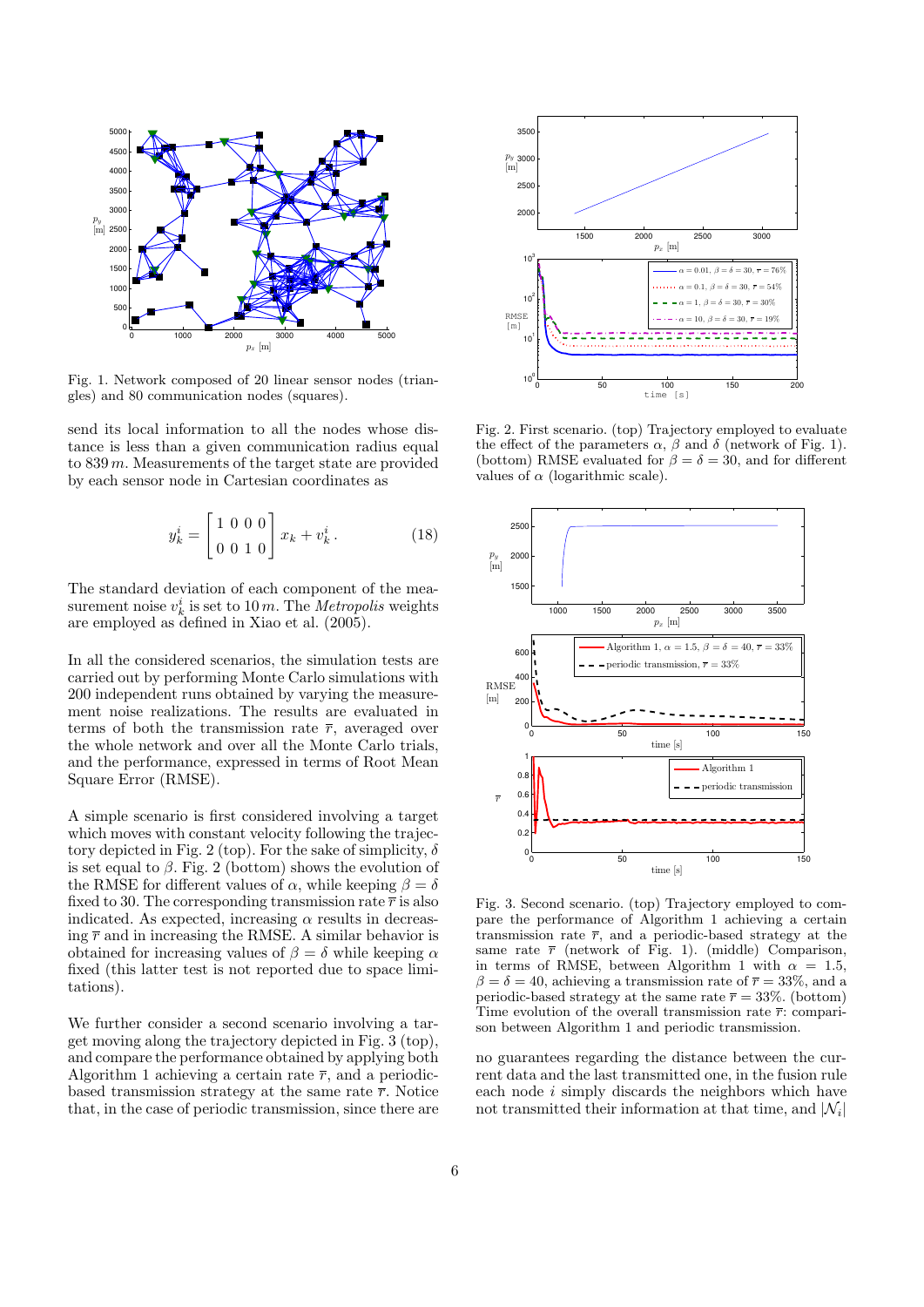(where  $|\cdot|$  denotes set cardinality) is reduced accordingly, while the consensus weights must be reset so that they satisfy condition (9). Further, since this applies also to  $|\mathcal{N}_j|$  for all  $j \in \mathcal{N}_i$ , the Metropolis weights cannot be used in this case. Accordingly, the consensus weights are replaced by uniform weights, i.e.,  $\pi_{i,j} = 1/(|\mathcal{N}_i| + 1)$  for  $j \in \mathcal{N}_i$  and  $j = i$ . Fig. 3 (middle) shows the comparison, in terms of RMSE, between Algorithm 1 with  $\alpha = 1.5$ and  $\beta = \delta = 40$ , achieving an overall transmission rate  $\bar{r} = 33\%$ , and periodic transmission at the same rate  $\bar{r} = 33\%$ . In Fig. 3 (bottom) the time evolution of  $\bar{r}$  is shown for both Algorithm 1 and periodic transmission; it is worth underlining that, while by construction both strategies perform the same number of transmissions in the considered time interval  $[0, 150]s$ , the transmission rate of the proposed algorithm is not distributed uniformly over time. In fact, it is higher at the beginning, when the estimation error is large, and increases again in correspondence of the maneuver. As it can be seen from Fig. 3 (middle), this results in a faster convergence rate as well as in a much prompter response to the target maneuver.

#### 6 Conclusions

In this paper, a novel distributed Kalman filter with event-triggered communication over a peer-to-peer sensor network has been developed. A stability analysis of the filter has been carried out showing that it ensures mean-square boundedness of the state estimation error in all nodes provided that the network is strongly connected and the system collectively observable. Simulation tests on a tracking case-study show how the proposed strategy can achieve a desired trade off between estimation performance and energy efficiency.

#### Appendix

Proof of Lemma 1: Observe first that, in view of the event-triggered transmission strategy (5), in each network node the fused information matrix  $\Omega_{k|k}^{i,F}$  can be bounded as follows

$$
\Omega_{k|k}^{i,F} \ge \pi_{i,i}\Omega_{k|k}^i + \frac{1}{(1+\beta)(1+\delta)} \sum_{j \in \mathcal{N}_i} \pi_{i,j}\Omega_{k|k}^j \tag{19}
$$

$$
\Omega_{k|k}^{i,F} \le \pi_{i,i}\Omega_{k|k}^i + \sum_{j \in \mathcal{N}_i} \pi_{i,j}\Omega_{k|k}^j \tag{20}
$$

irrespectively of the data transmission pattern, i.e. of the time evolution of the variables  $c_k^i$ ,  $i \in \mathcal{N}$ .

Observe also that a uniform upper bound on  $\Omega_k^i|_k$  can be readily obtained in view of (4) and of the fact that  $\Omega_{k|k-1}^i \leq Q^{-1}$  for any k. Hence, only the existence of a positive definite lower bound on  $\Omega^i_{k|k}$  remains to be

proved. In this respect, we note that, when the initial information matrices  $\Omega_{0|-1}^i$  are positive definite, then the matrices  $\Omega^i_{k|k}$  are always positive definite for any k. This property can be proved by induction. To this end, observe that for a sensor node  $i \in \mathcal{S}$ , we can write

$$
\begin{split} & (\Omega_{k|k}^i)^{-1} = (\Omega_{k|k-1}^i + (C^i)^\top R^i C^i)^{-1} \\ & = (\Omega_{k|k-1}^i)^{-1} - (\Omega_{k|k-1}^i)^{-1} (C^i)^\top \\ & \times \left[ (R^i)^{-1} + C^i (\Omega_{k|k-1}^i)^{-1} (C^i)^\top \right]^{-1} C^i (\Omega_{k|k-1}^i)^{-1} \,, \end{split}
$$

while, for any communication node  $i \in \mathcal{N} \setminus \mathcal{S}$ , we simply have  $(\Omega_{k|k}^i)^{-1} = (\Omega_{k|k-1}^i)^{-1}$ . This implies that  $\Omega_{0|0}^i$ is invertible and, hence, positive definite. Further, when  $\Omega_{k|k}^i$  is positive definite,  $\Omega_{k+1|k}^i$  is positive definite as well. In fact, we have  $(\Omega_{k+1|k}^i)^{-1} = A(\Omega_{k|k}^{i,F})^{-1}A^{\top} + Q$ where the fused information matrix  $\Omega_{k|k}^{i,F}$  is positive definite by virtue of (19). Hence, the positive definiteness of  $\Omega_{k+1|k+1}^i$  follows at once.

Then in order to conclude the proof, it is sufficient to show that, even in the limit for  $k$  going to infinity, a positive definite lower bound on  $\Omega^i_{k|k}$ can be found. In order to show this, notice first that, by applying fact ii) in Lemma 1 of Battistelli and Chisci (2014), we obtain the lower bound  $\Omega^i_{k|k} \geq vA^{-\top} \Omega^{i,F}_{k-1|k-1} A^{-1} + \mathbf{1}_{\mathcal{S}}(i)(C^i)^\top R^i C^i$  for some positive real v, where  $\mathbf{1}_{\mathcal{S}}(i)$  is the indicator function taking value 1 if  $i \in \mathcal{S}$  and 0 otherwise. Then, application of inequality (19) yields

$$
\Omega_{k|k}^i \ge \frac{\upsilon}{(1+\beta)(1+\delta)} A^{-\top} \left( \sum_{j \in \mathcal{N}} \pi_{i,j} \Omega_{k-1|k-1}^j \right) A^{-1} + \mathbf{1}_{\mathcal{S}}(i) (C^i)^{\top} R^i C^i.
$$

For sufficiently large values of  $k$ , by recursively applying the latter inequality  $L$  times, it is possible to write

$$
\Omega_{k|k}^{i} \geq \left(\frac{\upsilon}{(1+\beta)(1+\delta)}\right)^{L} (A^{L})^{-\top}
$$

$$
\times \left(\sum_{j\in\mathcal{N}} \Pi_{[i,j]}^{L} \Omega_{k-L|k-L}^{j}\right) (A^{L})^{-1}
$$

$$
+ \sum_{\tau=k-L+1}^{k} \left(\frac{\upsilon}{(1+\beta)(1+\delta)}\right)^{k-\tau} (A^{k-\tau})^{-\top}
$$

$$
\times \left(\sum_{j\in\mathcal{S}} \Pi_{[i,j]}^{k-\tau} (C^{j})^{\top} R^{j} C^{j}\right) (A^{k-\tau})^{-1}
$$

where  $\Pi_{[i,j]}^L$  denotes the element  $(i,j)$  of the matrix  $\Pi^L$ .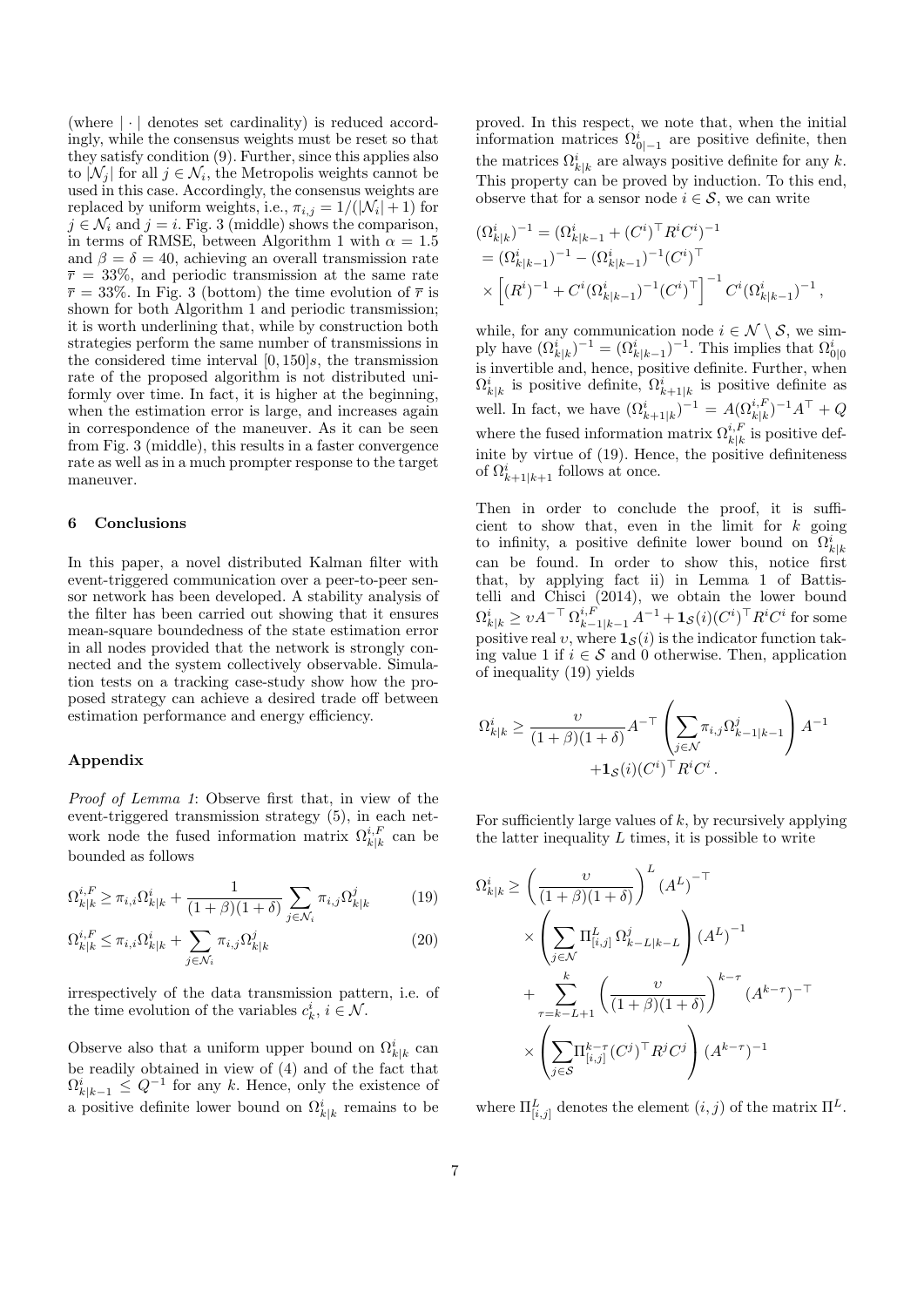Since the consensus matrix  $\Pi$  is primitive, the elements  $\Pi_{[i,j]}^{k-\tau}$  are all positive provided that  $k-\tau$  is greater than a certain integer, say  $M$ . Then, it is an easy matter to see that, for sufficiently large values of  $k$ , there exists a positive real  $\bar{v}$  such that

$$
\Omega_{k|k}^{i} \geq \bar{v} \sum_{\tau=k-L+1}^{k-M} (A^{k-\tau})^{-\top} \left( \sum_{j \in S} (C^{j})^{\top} R^{j} C^{j} \right) (A^{k-\tau})^{-1}
$$

$$
= \bar{v} \sum_{\tau=M}^{L-1} (A^{\tau})^{-\top} \left( \sum_{j \in S} (C^{j})^{\top} R^{j} C^{j} \right) (A^{\tau})^{-1}. \tag{21}
$$

Observe now that, under collective observability (assumption  $A2$ ) and provided that L is chosen so that  $L-M$  is larger that the plant order, the right-hand side of (21) is positive definite and represents a uniform lower bound on  $\Omega^i_{k|k}$  for sufficiently large values of k. п

Proof of Lemma 2: Notice first that the following identity holds

$$
\hat{x}_{k+1|k+1}^{i} = (\Omega_{k+1|k+1}^{i})^{-1} [\Omega_{k+1|k}^{i} \hat{x}_{k+1|k}^{i} \n+ \mathbf{1}_{\mathcal{S}}(i) (C^{i})^{\top} (R^{i})^{-1} y_{k+1}^{i}] \n= (\Omega_{k+1|k+1}^{i})^{-1} [\Omega_{k+1|k}^{i} \hat{x}_{k+1|k}^{i} \n+ \mathbf{1}_{\mathcal{S}}(i) (C^{i})^{\top} (R^{i})^{-1} C^{i} x_{k+1} \n+ \mathbf{1}_{\mathcal{S}}(i) (C^{i})^{\top} (R^{i})^{-1} v_{k+1}^{i}].
$$

Further, recalling (4), we can write

$$
x_{k+1} = (\Omega_{k+1|k+1}^i)^{-1} [\Omega_{k+1|k}^i x_{k+1} + \mathbf{1}_{\mathcal{S}}(i)(C^i)^\top (R^i)^{-1} C^i x_{k+1}]
$$

which implies

$$
e_{k+1}^i = x_{k+1} - \hat{x}_{k+1|k+1}^i
$$
  
=  $(\Omega_{k+1|k+1}^i)^{-1} \Omega_{k+1|k}^i (x_{k+1} - \hat{x}_{k+1|k}^i + \bar{v}_{k+1}^i)$ 

where  $\bar{v}_{k+1}^i = -\mathbf{1}_{\mathcal{S}}(i)(\Omega_{k+1|k}^i)^{-1}(C^i)^\top (R^i)^{-1} v_{k+1}^i$ . In turn, the latter identity implies

$$
\|e_{k+1}^{i}\|_{\Omega_{k+1|k+1}^{i}}^{2}
$$
\n
$$
= \|\Omega_{k+1|k}^{i}(x_{k+1} - \hat{x}_{k+1|k}^{i} + \bar{v}_{k+1}^{i})\|_{(\Omega_{k+1|k+1}^{i})^{-1}}^{2}
$$
\n
$$
\leq \|x_{k+1} - \hat{x}_{k+1|k}^{i} + \bar{v}_{k+1}^{i}\|_{\Omega_{k+1|k}^{i}}^{2}
$$
\n(22)

in view of the fact that  $({\Omega_{k+1|k+1}^i})^{-1} \leq ({\Omega_{k+1|k}^i})^{-1}$ . Observe now that, in view of Lemma 1 and assumption A3, we can apply fact iii) of Lemma 1 of Battistelli and Chisci (2014) so as to derive the bound  $\Omega_{k+1|k}^{i} \leq$  $\gamma^2 A^{-\top} \Omega_{k|k}^{i,F} A^{-1}$  for some scalar  $\gamma \in (0,1)$ . Moreover, we have

$$
x_{k+1} - \hat{x}_{k+1|k}^i = A(x_k - \hat{x}_{k|k}^{i,F}) + w_k
$$

where  $\hat{x}_{k|k}^{i,F} = (\Omega_{k|k}^{i,F})^{-1} q_{k|k}^{i,F}$  $\binom{i,r}{k|k}$ . Hence, from (22) we can obtain

$$
||e_{k+1}^{i}||_{\Omega_{k+1|k+1}^{i}}^{2} \leq \gamma^{2}||A(x_{k} - \hat{x}_{k|k}^{i,F}) + w_{k} + \bar{v}_{k+1}^{i}||_{A^{-\top}\Omega_{k|k}^{i,F}A^{-1}}^{2}
$$

$$
= \gamma^{2}||x_{k} - \hat{x}_{k|k}^{i,F} + \xi_{k}^{i}||_{\Omega_{k|k}^{i,F}}^{2} \tag{23}
$$

where  $\xi_k^i$  is defined as in (15).

For the sake of compactness, let us now rewrite the information fusion step of Algorithm 1 as

$$
q_{k|k}^{i,F} = \pi_{i,i} q_{k|k}^i + \sum_{j \in \mathcal{N}_i} \pi_{i,j} \check{q}_{k|k}^j
$$

$$
\Omega_{k|k}^{i,F} = \pi_{i,i} \Omega_{k|k}^i + \sum_{j \in \mathcal{N}_i} \pi_{i,j} \check{\Omega}_{k|k}^j
$$

where  $\check{q}_{k|k}^j = c_k^j q_{k|k}^j + (1 - c_k^j)\tilde{q}_k^j$  and  $\check{\Omega}_{k|k}^j = c_k^j \Omega_{k|k}^j +$  $(1 - c_k^j)\tilde{\Omega}_k^j$ . By exploiting these definitions, we can write

$$
\Omega_{k|k}^{i,F} (x_k - \hat{x}_{k|k}^{i,F} + \xi_k^i) \n= (\pi_{i,i} \Omega_{k|k}^i + \sum_{j \in \mathcal{N}_i} \pi_{i,j} \tilde{\Omega}_{k|k}^j) (x_k + \xi_k^i) - \Omega_{k|k}^{i,F} \hat{x}_{k|k}^{i,F} \n\Omega_{k|k}^{i,F} \hat{x}_{k|k}^{i,F} = \pi_{i,i} q_{k|k}^i + \sum_{j \in \mathcal{N}_i} \pi_{i,j} \tilde{q}_{k|k}^j \n= \pi_{i,i} \Omega_{k|k}^i \hat{x}_{k|k}^i + \sum_{j \in \mathcal{N}_i} \pi_{i,j} \tilde{\Omega}_{k|k}^j \check{x}_{k|k}^j
$$

where  $\check{x}_{k|k}^j = (\check{\Omega}_{k|k}^j)^{-1} \check{q}_k^j$  $k|k$ . As a consequence, inequality (23) can be rewritten as

$$
||e_{k+1}^{i}||_{\Omega_{k+1|k+1}^{i}}^{2} \leq \gamma^{2} \left\| \pi_{i,i} \Omega_{k|k}^{i}(x_{k} - \hat{x}_{k|k}^{i} + \xi_{k}^{i}) + \sum_{j \in \mathcal{N}_{i}} \pi_{i,j} \tilde{\Omega}_{k|k}^{j}(x_{k} - \tilde{x}_{k|k}^{j} + \xi_{k}^{i}) \right\|_{(\Omega_{k|k}^{i,F})^{-1}}^{2}
$$

By applying Lemma 2 of Battistelli and Chisci (2014), from (24) we can obtain

$$
||e_{k+1}^{i}||_{\Omega_{k+1|k+1}^{i}}^{2} \leq \gamma^{2} \bigg(\pi_{i,i}||x_{k} - \hat{x}_{k|k}^{i} + \xi_{k}^{i}||_{\Omega_{k|k}^{i}} + \sum_{j \in \mathcal{N}_{i}} \pi_{i,j}||x_{k} - \check{x}_{k|k}^{j} + \xi_{k}^{i}||_{\tilde{\Omega}_{k|k}^{j}}^{2}\bigg). (25)
$$

Notice now that, thanks to the transmission test, we have  $\check{\Omega}_{k|k}^j \leq \Omega_k^j$  $\frac{d}{k|k}$ . Thus, (24) yields

$$
\label{eq:22} \begin{split} \|e_{k+1}^i\|^2_{\Omega^i_{k+1|k+1}} &\leq \gamma^2 \bigg( \pi_{i,i} \|e_k^i + \xi_k^i\|_{\Omega^i_{k|k}} \\ &\quad + \sum_{j \in \mathcal{N}_i} \ \pi_{i,j} \|e_k^j + \xi_k^i + (\hat{x}^j_{k|k} - \check{x}^j_{k|k})\|^2_{\Omega^j_{k|k}} \bigg) \,. \end{split}
$$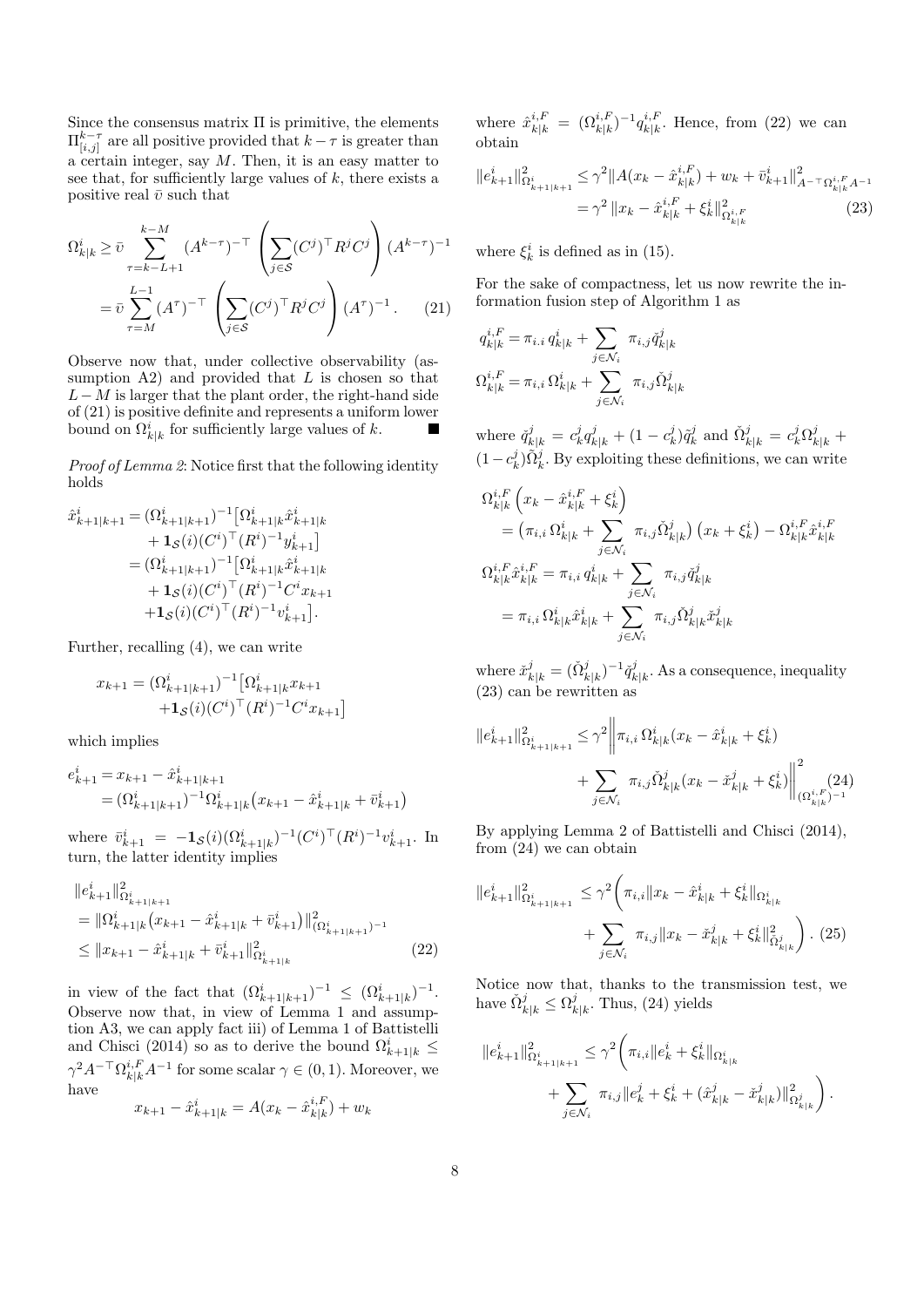Then, the proof can be concluded by defining  $\eta_k^j = \hat{x}_{k|k}^j \check{x}_{k|k}^j$  which can be written as in (16), since  $\check{x}_k^j$  $k|k$  coincides either with  $\hat{x}_{k|k}^j$  when  $c_k^k = 1$  or with  $\bar{x}_{k|k}^j$  when  $c_k^k = 0$ .

Proof of Theorem 1: In view of Lemma 2, we can bound the function  $\mathcal{V}_{k+1}(e_{k+1})$  as follows

$$
\mathcal{V}_{k+1}(e_{k+1}) \leq \gamma^2 \sum_{i \in \mathcal{N}} \left( p_i \, \pi_{i,i} \| e_k^i + \xi_k^i \|_{\Omega_{k|k}^i}^2 + \sum_{j \in \overline{\mathcal{N}}_i} p_j \, \pi_{j,i} \| e_k^i + \xi_k^j + \eta_k^i \|_{\Omega_{k|k}^i}^2 \right) \tag{26}
$$

where  $\overline{\mathcal{N}}_i$  denotes the set of out-neighbors of node *i*, i.e.  $\overline{\mathcal{N}}_i = \{j : (i, j) \in \mathcal{A}\}.$  For any  $i \in \overline{\mathcal{N}}$ , let us now denote by  $\overline{\omega}_k^i$  the vector in the set  $\{\xi_k^i\} \cup \{\xi_k^j + \eta_k^i, j \in \overline{\mathcal{N}}_i\}$  for which the weighted norm  $\|\cdot\|_{\Omega^i_{k|k}}$  is maximal. Further, let us define the vector  $\omega_k^i$  as follows

$$
\omega^i_k = \begin{cases} \overline{\omega}^i_k, & \text{if } e^i_k = 0\\ \left( \|\overline{\omega}^i_k\|_{\Omega^i_{k|k}}/\|e^i_k\|_{\Omega^i_{k|k}} \right)e^i_k, & \text{otherwise} \ . \end{cases}
$$

Then, it is possible to show that

$$
||e_k^i + \xi_k^i||_{\Omega_{k|k}^i}^2 \le ||e_k^i + \omega_k^i||_{\Omega_{k|k}^i}^2
$$
\n(27)

$$
||e_k^i + \xi_k^j + \eta_k^i||_{\Omega_{k|k}^i}^2 \le ||e_k^i + \omega_k^i||_{\Omega_{k|k}^i}^2.
$$
 (28)

In fact, by construction, both (27) and (28) trivially hold when  $e_k^i = 0$ . Further, when  $e_k^i \neq 0$ , we have

$$
\begin{aligned} &\|e_k^i + \xi_k^i\|^2_{\Omega^i_{k|k}} = \|e_k^i\|^2_{\Omega^i_{k|k}} + \|\xi_k^i\|^2_{\Omega^i_{k|k}} + 2(e_k^i)^\top \Omega^i_{k|k} \xi_k^i \\ &\leq \|e_k^i\|^2_{\Omega^i_{k|k}} + \|\xi_k^i\|^2_{\Omega^i_{k|k}} + 2\|e_k^i\|_{\Omega^i_{k|k}} \|\xi_k^i\|^2_{\Omega^i_{k|k}} \\ &\leq \|e_k^i\|^2_{\Omega^i_{k|k}} + \|\omega_k^i\|^2_{\Omega^i_{k|k}} + 2\|e_k^i\|_{\Omega^i_{k|k}} \|\omega_k^i\|^2_{\Omega^i_{k|k}} \\ &= \|e_k^i\|^2_{\Omega^i_{k|k}} + \|\omega_k^i\|^2_{\Omega^i_{k|k}} + 2(e_k^i)^\top \Omega^i_{k|k} \omega_k^i \\ &= \|e_k^i + \omega_k^i\|^2_{\Omega^i_{k|k}}, \end{aligned}
$$

where we have exploited the facts that:  $\omega_k^i$  and  $\overline{\omega}_k^i$  have the same weighted norm;  $\omega_k^i$  and  $e_k^i$  are collinear vectors. Inequality  $(28)$  can be proved in a similar way. By combining inequalities  $(27)-(28)$  with  $(26)$ , we obtain

$$
\mathcal{V}_{k+1}(e_{k+1}) \leq \gamma^2 \sum_{i \in \mathcal{N}} \left( p_i \, \pi_{i,i} + \sum_{j \in \overline{\mathcal{N}}_i} p_j \, \pi_{j,i} \right) \| e_k^i + \omega_k^i \|_{\Omega_{k|k}^i}^2
$$

$$
= \gamma^2 \sum_{i \in \mathcal{N}} p_i \| e_k^i + \omega_k^i \|_{\Omega_{k|k}^i}^2
$$

where the latter equality follows from the fact that  $p$ is a left eigenvector of the consensus matrix Π with

eigenvalue 1. Hence, by defining  $\omega_k = col(\omega_k^i, i \in \mathcal{N}),$ we can write  $\mathcal{V}_{k+1}(e_{k+1}) \leq \gamma^2 \tilde{\mathcal{V}}_k(e_k + \omega_k)$ . Since the latter inequality holds for any realization of disturbance/measurement noises and thanks to the linearity of the expected value, this also implies

$$
\mathbb{E}\{\mathcal{V}_{k+1}(e_{k+1})\} \le \gamma^2 \mathbb{E}\{\mathcal{V}_k(e_k + \omega_k)\}.
$$
 (29)

Notice now that  $(\mathbb{E}\{\mathcal{V}_k(\cdot)\})^{1/2}$  is a norm since all the matrices  $\Omega_{k|k}^{i}$  are positive definite and all the components of the Perron-Frobenius left eigenvector  $p$  are strictly positive. As a consequence, we can take the square root of both sides of (29) and apply the triangular inequality so as to obtain

$$
\sqrt{\mathbb{E}\{\mathcal{V}_{k+1}(e_{k+1})\}} \leq \gamma \sqrt{\mathbb{E}\{\mathcal{V}_k(e_k)\} + \gamma \sqrt{\mathbb{E}\{\mathcal{V}_k(\omega_k)\}}}. \tag{30}
$$

Observe now that the term  $\sqrt{(\mathbb{E}\{\mathcal{V}_k(\omega_k)\})}$  can be uniformly bounded as

$$
\begin{aligned} & \sqrt{\mathbb{E}\{\mathcal{V}_k(\omega_k)\}} \leq \sum_{i \in \mathcal{N}} \sqrt{p_i} \sqrt{\mathbb{E}\{\|\omega_k^i\|_{\Omega_{k|k}^i}^2\}} \\ & \leq \sum_{i \in \mathcal{N}} \sqrt{p_i} \max_{j \in \mathcal{N}} \left[ \sqrt{\mathbb{E}\{\|\xi_k^j\|_{\Omega_{k|k}^i}^2\}} + \sqrt{\mathbb{E}\{\|\eta_k^i\|_{\Omega_{k|k}^i}^2\}} \right] \\ & \leq \sum_{i \in \mathcal{N}} \sqrt{p_i} (\sqrt{\overline{\omega}} \,\rho_{\xi} + \sqrt{\alpha}) \end{aligned}
$$

where the latter inequality follows from the available bounds on  $\xi_k^i$  and  $\eta_k^i$  (see the discussion before the statement of the theorem). Then, since the scalar  $\gamma$  belongs to the interval  $(0, 1)$ , inequality  $(30)$  implies that

$$
\limsup_{k \to \infty} \sqrt{\mathbb{E}\{ \mathcal{V}_k(e_k) \}} \leq \frac{\gamma}{1-\gamma} \sum_{i \in \mathcal{N}} \sqrt{p_i} (\sqrt{\overline{\omega}} \,\rho_{\xi} + \sqrt{\alpha}).
$$

In order to conclude the proof, it is sufficient to note that

$$
\mathbb{E}\left\{\sum_{i\in\mathcal{N}}p_i\|e_k^i\|_{\Omega_{k|k}^i}^2\right\} \ge \left(\underline{\omega}\min_{i\in\mathcal{N}}p_i\right)\mathbb{E}\left\{\sum_{i\in\mathcal{N}}\|e_k^i\|^2\right\},\,
$$

with  $\underline{\omega}$  the same constant as in Lemma 1, which implies  $\mathbb{E}\{\|e_k\|^2\} \leq (\underline{\omega} \min_{i \in \mathcal{N}} p_i)^{-1} \mathbb{E}\{\mathcal{V}_k(e_k)\}.$ 

#### References

- Battistelli, G., Benavoli, A., and Chisci, L. (2012a). Data-driven communication for state estimation with sensor networks. Automatica, 48, 926–935.
- Battistelli, G., Benavoli, A., and Chisci, L. (2012b). State estimation with remote sensors and intermittent transmissions. Systems  $\mathcal B$  Control Letters, 61(1), 155–164.